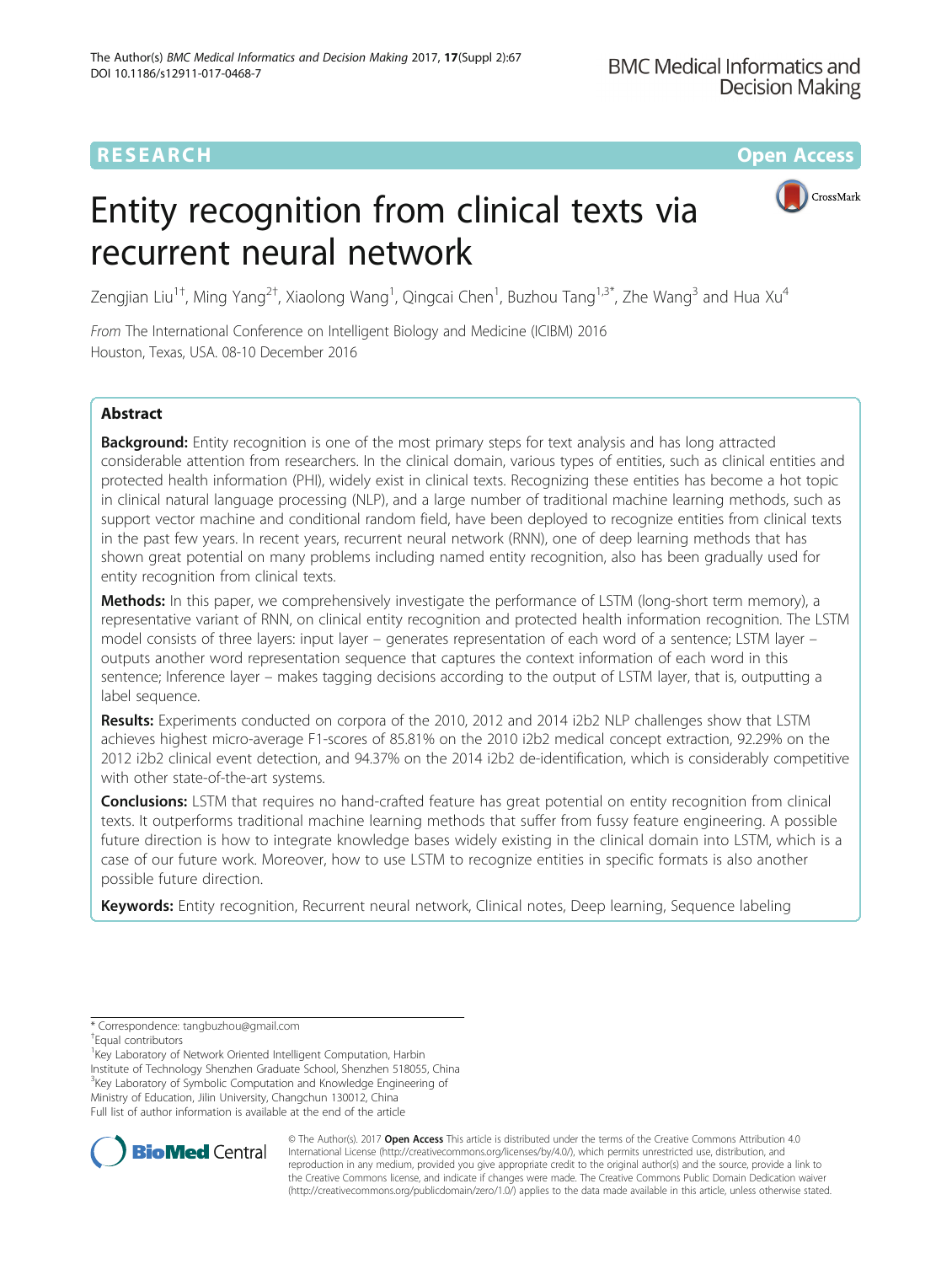## Background

With rapid development of electronic medical record (EMR) systems, more and more EMRs are available for researches and applications. Entity recognition, one of the most primary clinical natural language processing (NLP) tasks, has attracted considerable attention. As a large number of various types of entities widely exist in clinical texts, studies on entity recognition from clinical texts cover clinical entity recognition, clinical event recognition, protected health information recognition (PHI), etc. Compared to entity recognition in the newswire domain, studies on entity recognition in the clinical domain are slower initially.

The early entity recognition systems in the clinical domain are mainly rule-based, such as MedLEE [\[1](#page-7-0)], SymText/MPlus [\[2](#page-7-0), [3](#page-7-0)], MetaMap [\[4](#page-7-0)], KnowledgeMap [[5\]](#page-7-0), cTAKES [\[6](#page-7-0)], and HiTEX [\[7](#page-7-0)]. In the past several years, lots of machine learning-based clinical entity recognition systems have been proposed, may due to some publicly available corpora provided by organizers of some shared tasks, such as the Center for Informatics for Integrating Biology & the Beside (i2b2) 2009 [\[8](#page-7-0)], 2010 [\[9](#page-7-0)–[13](#page-7-0)], 2012 [\[14](#page-7-0)–[18\]](#page-7-0) and 2014 track1 [[19](#page-7-0)–[23](#page-7-0)] datasets, ShARe/CLEF eHealth Evaluation Lab (SHEL) 2013 dataset [[24](#page-7-0)], and SemEval (Semantic Evaluation) 2014 task 7 [\[25](#page-7-0)], 2015 task 6 [\[26](#page-7-0)] 2015 task 14 [\[27\]](#page-7-0), and 2016 task 12 [[28\]](#page-7-0) datasets. The main machine learning algorithms used in these systems are those once widely used for entity recognition in the newswire domain, including support vector machine (SVM), hidden markov model (HMM), conditional random field (CRF) and structured support vector machine (SSVM), etc. Among the algorithms, CRF is the most popular one. Most state-of-the-art systems adopt CRF. For example, in the 2014 i2b2 de-identification challenge, 6 out of 10 were based on CRF, including all top 4 systems. The key to the CRF-based systems lies in a variety of features, which are time-consuming.

In recent years, deep learning, which has advantages in feature engineering, has been widely introduced into various fields, such as image processing, speech recognition and NLP, and has shown great potential. In the case of NLP, deep learning has been deployed to tackle machine translation [\[29](#page-7-0)], relation extraction [\[30](#page-7-0)], entity recognition [[31](#page-7-0)–[35\]](#page-7-0), word sense disambiguation [\[36](#page-7-0)], syntax parsing [[37](#page-7-0), [38\]](#page-7-0), emotion classification [\[39](#page-7-0)], etc. Most related studies are limited to the newswire domain rather than other domains such as the clinical domain.

In this study, we comprehensively investigate entity recognition from clinical texts based on deep learning. Long-short term memory (LSTM), a representative variant of one type of deep learning method (i.e., recurrent neural network [[40\]](#page-7-0)), is deployed to recognize clinical entities and PHI instances in clinical texts. Specifically, we investigate the effects of two different types of character-level word representations on LSTM when they are used as parts of input of LSTM, and compare LSTM with CRF and other state-of-the-art systems. Experiments conducted on corpora of the 2010, 2012 and 2014 i2b2 NLP challenges show that: 1) each type of character-level word representation is beneficial to LSTM on entity extraction from clinical texts, but it is not easy to determine which one is better. 2) LSTM achieves highest micro-average F1-scores of 85.81% on the 2010 i2b2 medical concept extraction, 92.29% on the 2012 i2b2 clinical event detection, and 94.37% on the 2014 i2b2 de-identification, which outperforms CRF by 2.12%, 1.47% and 1.79% respectively. 3) Compared with other state-of-the-art systems, the LSTM-based system is considerably competitive.

The following sections are organized as: section 2 introduces RNN in detail, experiments and results are presented in section 3, section 4 discusses the experimental results and section 5 draws conclusions.

#### Methods

Entity recognition is usually treated as a sequence labeling problem, which can be modeled by RNN. Instead of traditional RNN, we used Long short-term memory (LSTM) [\[41](#page-7-0), [42\]](#page-7-0), a variant of RNN that is capable of capturing long-distance dependencies of context and avoiding gradient varnishing or exploding [[43,](#page-7-0) [44\]](#page-8-0), for entity recognition from clinical texts. The overview architecture of the LSTM used in our study is shown in Fig. [1](#page-2-0), which consists of the following three layers: 1) input layer - generates representation of each word of a sentence using dictionary lookup, which includes two parts: token-level representation (denoted by grey squares) and character-level representation (denoted by blank squares); 2) LSTM layer – takes the word representation sequence of the sentence as input and returns another sequence that represents context information of the input at every position; 3) Inference layer – makes tagging decisions according to the output of the LSTM layer, that is, outputting a label sequence. Before introducing each the three layers one-by-one in detail, we present the LSTM unit first as it is used in both input layer and LSTM layer.

#### LSTM unit

A LSTM unit is composed of three multiplicative gates: an input gate, a forget gate and an output gate, which control the proportion of input information transferred to a memory cell, the proportion of historical information from the previous state to forget, and the proportion of output information to pass on to the next step respectively. Fig. [2](#page-2-0) gives the basic structure of an LSTM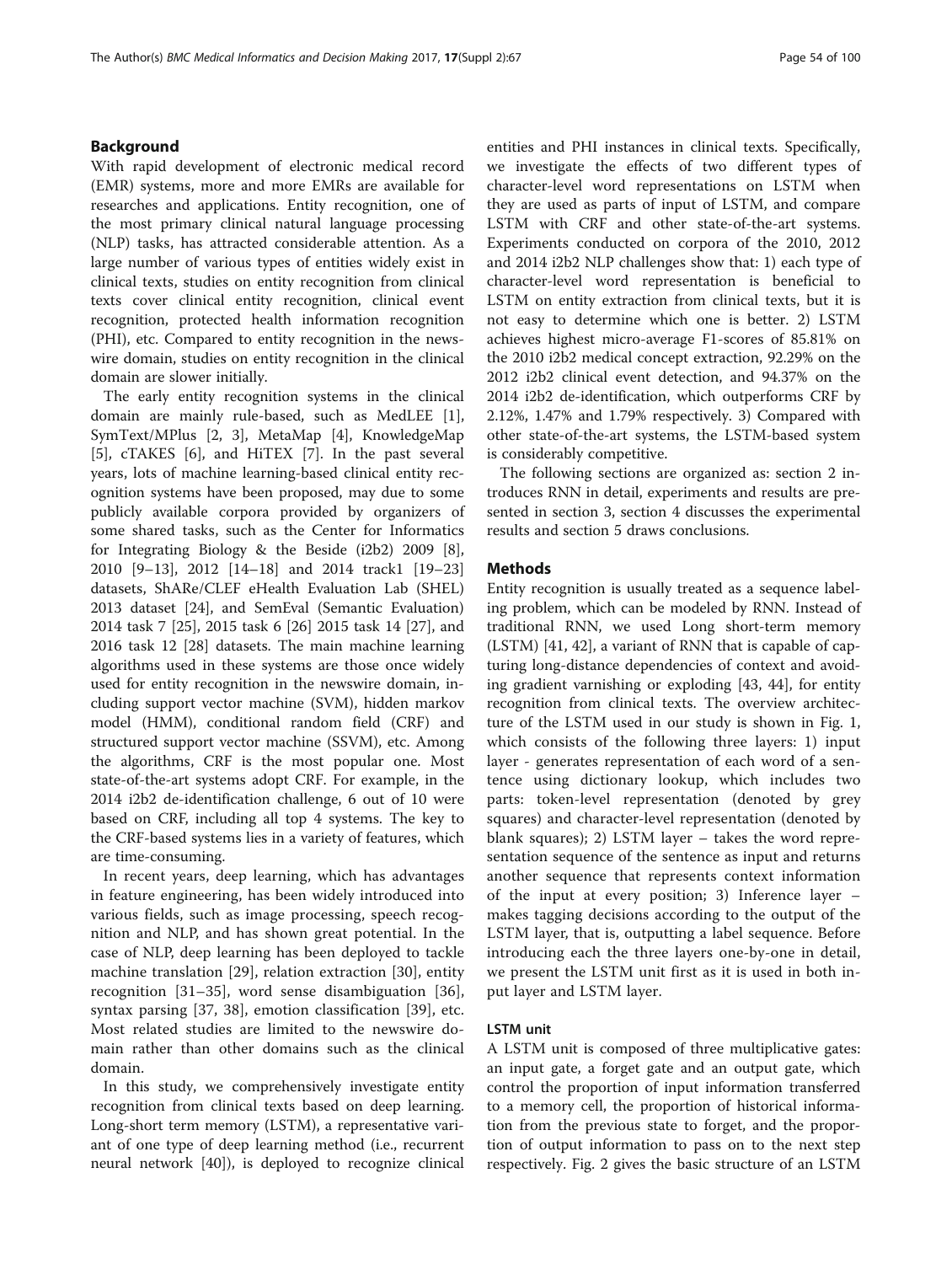<span id="page-2-0"></span>

unit at step t that takes  $x_t$ ,  $h_{t-1}$  and  $c_{t-1}$  as input and produces  $h_t$  and  $c_t$  via the following formulas:

$$
i_{t} = \sigma(W_{xi}x_{t} + W_{hi}h_{t-1} + W_{ci}c_{t-1} + b_{i})
$$
  
\n
$$
ft = \sigma(W_{xf}x_{t} + W_{hf}h_{t-1} + W_{cf}c_{t-1} + b_{f})
$$
  
\n
$$
c_{t} = f_{t}\odot c_{t-1} + i_{t}\odot tanh(W_{xc}x_{t} + W_{hc}h_{t-1} + b_{c})
$$
  
\n
$$
ot = \sigma(W_{xo}x_{t} + W_{ho}h_{t-1} + W_{co}c_{t} + b_{o})
$$
  
\n
$$
h_{t} = o_{t}\odot tanh(c_{t}),
$$

where  $\sigma$  is the element-wise sigmoid function,  $\circ$  is the element-wise product,  $i_t$ ,  $f_t$  and  $o_t$  are the input, forget, and output gates,  $c_t$  is the cell vector,  $W_i$ ,  $W_f$ ,  $W_c$ ,  $W_o$ (with subscripts:  $x$ ,  $h$  and  $c$ ) are the weight matrices for input  $x_t$ , hidden state  $h_t$  and memory cell  $c_t$  respectively, and  $b_i$ ,  $b_f$ ,  $b_c$  and  $b_o$  denote the bias vectors.



## Input layer

The representation of a word is generated from the following two aspects: token-level and character-level, which capture context information and morphological information of the word respectively. The token-level representation is usually pre-trained by neural language models, such as continuous bag-of-words (CBOW) and skip-gram [[45\]](#page-8-0), on a large unlabeled data. To generate character-level representation, we can use a bidirectional LSTM, which can capture both past and future contexts of words, or a convolutional neural network (CNN) to model the character sequences of words (see Fig. [3](#page-3-0)). In the bidirectional LSTM (see Fig. [3a\)](#page-3-0), the last two output vectors of the forward and backward LSTMs (rectangles in grey) are concatenated into the character-level representation of the word (i.e., pain). In the CNN (see Fig. [3b,](#page-3-0) where chess boards are paddings), the sequence of character embeddings are convoluted with filters and further pooled to generate the character-level representation of the word (i.e., pain). For detailed information about CNN, please refer to [[46\]](#page-8-0).

## LSTM layer

A bidirectional LSTM is used to generate context representation at every position. Given a sentence  $s =$  $w_1w_2...w_n$  with each word  $w_t$  ( $1 \le t \le n$ ) represented by  $x_t$  (i.e., concatenation of token-level and characterlevel representations of the word), the bidirectional LSTM takes a sequence of word representations  $x =$  $x_1x_2...x_n$  as input and produces a sequence of context representations  $h = h_1 h_2 ... h_n$ , where  $h_t = [h_{ft}^T, h_{bt}^T]^T$  $(1 \le t \le n)$  is a concatenation of outputs of both forward and backward LSTMs.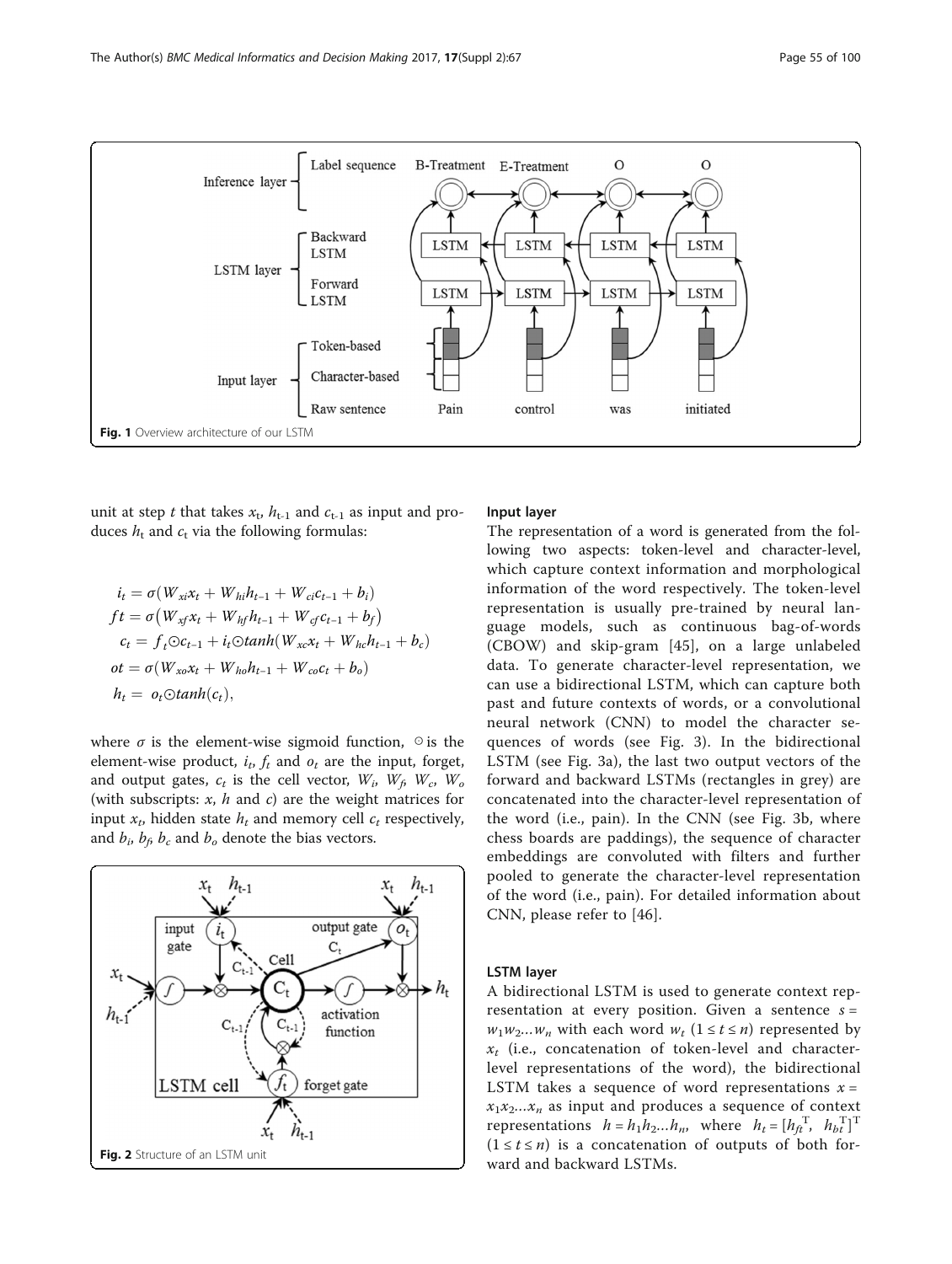<span id="page-3-0"></span>

#### Inference layer

Conditional random field (CRF) is employed to predict a label sequence from a sequence of context representations. Given a training set  $D = \{(x^{(i)}, y^{(i)}) | i = 1,...,m\}$   $(y^{(i)})$ is a label sequence like "… O B-problem I-problem O …" for clinical entity recognition), all parameters of CRF ( $\theta$ ) are estimated by maximizing the following loglikelihood function over  $D$  (only  $1<sup>st</sup>$  order is considered here):

$$
L(\theta) = \sum_{i=1}^{m} \log p(\mathbf{y}^{(i)}|\mathbf{x}^{(i)}, \theta), \tag{1}
$$

where

$$
p(y^{(i)}|x^{(i)}, \theta) = p(y^{(i)}|h^{(i)}, \theta)
$$
  
= 
$$
\frac{\exp\left(\sum_{t=1}^n \theta_{y_{t-1}}^T y_{t^{(i)}} h_{t^{(i)}}\right)}{\sum_{y' \in Y(x^{(i)})} \exp\left(\sum_{t=1}^n \theta_{y'_{t-1}y'_{t}}^T h_{t^{(i)}}\right)}
$$

 $Y(x^{(i)})$  denotes the set of possible label sequences for  $x^{(i)}$ . The goal of inference at test phase is to search the label sequence  $y^*$  with the highest conditional probability:

$$
y^* = \operatorname{argmax}_{y \in Y(x)} p(y|x, \theta) = \operatorname{argmax}_{y \in Y(x)} p(y|h, \theta)
$$
\n(2)

Equation 1 and equation 2 can be solved efficiently by dynamic programing and the Viterbi algorithm respectively.

It is clear that if interactions between successive labels are not considered, the inference layer will be simplified into a softmax output layer to classify each token individually.

## Results

In order to investigate the performance of LSTM on entity recognition from clinical texts, we start with two baseline systems: 1) a CRF-based system using rich features (denoted by CRF); 2) a LSTM-based system only using token-level word representations in the input layer (denoted by LSTM-BASELINE), then compare them with the LSTM-based systems using token-level word representations and two different types of character-level word representations. Moreover, we also compare the LSTM-based systems with other state-of-the-art systems. Three benchmark datasets from three clinical NLP challenges: i2b2 (the Center for Informatics for Integrating Biology & the Beside) 2010, 2012 and 2014 are used to evaluate the performance of all systems. Both 2010 and 2012 i2b2 NLP challenges have a subtask of clinical entity recognition, and the 2014 i2b2 NLP challenge have a subtask of PHI recognition.

## Datasets and evaluation

Three types of clinical entities, namely problem, test and treatment, require to be recognized in the 2010 i2b2 NLP challenge, while six types of clinical entities, namely problem, test, treatment, department, evidential and occurrence, in the 2012 i2b2 NLP challenge. In the 2014 i2b2 NLP challenge, seven types of PHI need to be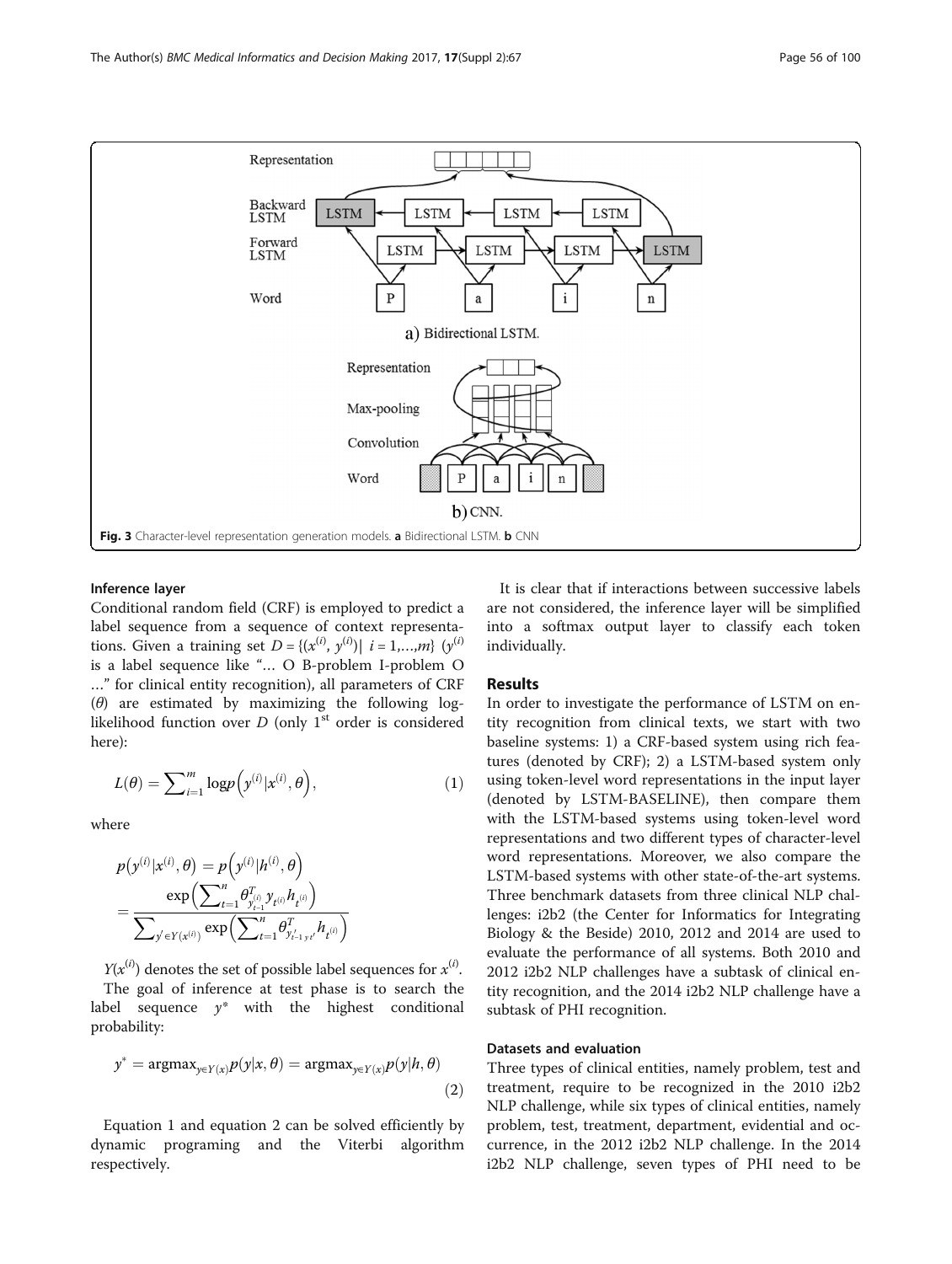recognized. The detailed statistics of the entity recognition datasets of the three challenges are listed in Table 1, where "2010", "2012" and "2014" denote the i2b2 NLP challenges in corresponding years, and "#\*" denotes the number of "\*'.

The performances of all systems are measured by micro-averaged precision (P), recall (R) and F1-score (F) under different criteria, which are calculated by the official evaluation tools provided by the organizers of the challenges. A brief introduction of the evaluation criteria for the three entity recognition tasks is presented in Table 2, where the key criteria are marked with "\*".

## Experimental settings

Before training LSTM, we use the following two simple rules to split raw texts into sentences and tokenize the sentences:

- 1) Sentence split: separate sentences using  $\langle n', \cdot, \cdot \rangle$ ?' and '!'.
- 2) Tokenization: split sentences into tokens by blank characters at first, and then separate those tokens composed of more than two types of characters (letters, digitals and other characters) into smaller parts that only contains only one type of characters. For example, "4/16/91CPT Code:" is split into "4/16/ 91CPT" and "Code:" at first, and then further separated into '4', '/', "16", '/', "91", "CPT", "Code" and  $\mathcal{C}$ .

In this study, we use "BIOES" (B-beginning of an entity, I-insider an entity, O-outsider an entity, E-end of an entity, S-a single-token entity) to represent entities, and follow previous studies [\[31](#page-7-0)–[35\]](#page-7-0) to use the stochastic gradient descent (SGD) algorithm for parameter estimation with hyperparameters as shown in Table 3. The tokenlevel word representations are pre-trained by word2vec [[45\]](#page-8-0) on a large-scale unlabeled dataset from MEDLINE and Wikipedia, and the character representations are randomly initialized from a uniform distribution ranging in [-1, 1]. Both token-level word representations and character representations are fine-tuned during training. We adopt CRFsuite [\[47](#page-8-0)] as an implement of CRF, and the features used in the CRF-based system includes bagof-words, part-of-speech, combinations of words and

Table 1 Statistics of entity recognition datasets used in our study

| -----     |         |       |       |       |
|-----------|---------|-------|-------|-------|
| Challenge |         | 2010  | 2012  | 2014  |
| Training  | #Note   | 349   | 190   | 790   |
|           | #Entity | 27837 | 16468 | 17405 |
| Test      | #Note   | 477   | 120   | 514   |
|           | #Entity | 45009 | 13594 | 11462 |

Table 2 Evaluation criteria for the three entity recognition tasks

| Challenge | Criterion          | Remarks                                        |
|-----------|--------------------|------------------------------------------------|
| 2010      | Fxact <sup>*</sup> | Entities have the same boundary and same type. |
|           | Inexact            | Entities overlap and have the same type.       |
| 2012      | Span <sup>*</sup>  | Entities overlap                               |
|           | Type               | Entities overlap and have the same type.       |
| 2014      | Fxact <sup>*</sup> | Entities have the same boundary and same type. |
|           | Token              | "Exact" criterion at token-level.              |

\*represents the primary evaluation criterion for each task

POS tags, word shapes, affixes, orthographical features, sentence information, section information, general NER information, and dictionary features. All model parameters are optimized by 10-fold cross validation on training datasets.

## Experimental results

LSTM only using token-level word representations as input (i.e., LSTM-BASELINE) achieves F1-scores of 85.36% and 92.58% under "exact" and "inexact" criteria on the 2010 i2b2 challenge test set, F1-scores of 92.20% and 87.74% under "span" and "type" criteria on the 2012 i2b2 challenge test set, and F1-scores of 93.30% and 96.05% under "exact" and "token" criteria on the 2014 i2b2 challenge test set, as shown in Table [4](#page-5-0), much higher than CRF. The key performance measure differences between LSTM-BASELINE and CRF on the three test sets are 1.67%, 1.38% and 0.72%, respectively.

When one type of character-level word representations (i.e., character-level word representations generated by LSTM or CNN, denoted by char-LSTM and char-CNN respectively in Table [4](#page-5-0)) is added in the input layer as shown in Fig. [1](#page-2-0), the performance of LSTM is slightly improved, LSTM considering char-LSTM (i.e., LSTM + char-LSTM) achieves a little better performance on the 2010 and 2012 i2b2 NLP challenge test sets, while the LSTM considering char-CNN (i.e., LSTM + char-CNN) achieves a little better performance on the 2014 i2b2

| Table 3 Hyperparameters chosen for all our experiments |  |  |  |
|--------------------------------------------------------|--|--|--|
|--------------------------------------------------------|--|--|--|

| Hyperparameter                               | 2010/2012/2014 |
|----------------------------------------------|----------------|
| Dimension of token-level word representation | 50             |
| Dimension of character representation        | 25             |
| Character-level I STM size                   | 25             |
| Character-level CNN filter size              | 3              |
| Character-level CNN filter number            | 25             |
| Token-level I STM size                       | 100            |
| Dropout probability                          | 0.5            |
| Learning rate                                | 0.005          |
| Gradient clipping                            | 5.0            |
| Training epochs                              | 50/30/55       |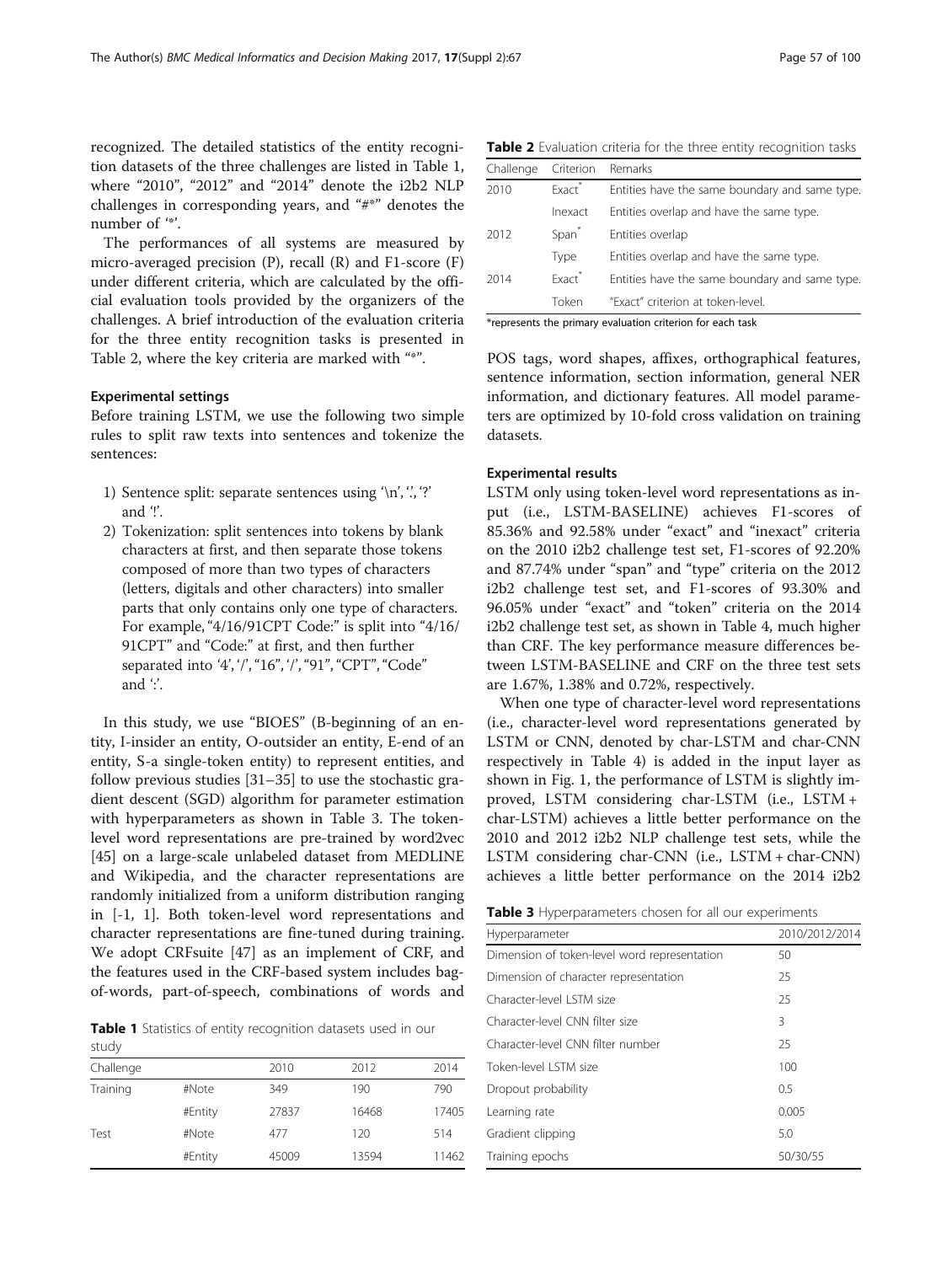| Model                          | 2010 i2b2 challenge (Concept Extraction) |                | 2012 i2b2 challenge (Event Detection) |       | 2014 i2b2 challenge (De-Identification) |       |
|--------------------------------|------------------------------------------|----------------|---------------------------------------|-------|-----------------------------------------|-------|
|                                | Exact                                    | <i>lnexact</i> | Span                                  | Type  | Exact                                   | Token |
| CRF                            | 83.69                                    | 91.39          | 90.82                                 | 83.72 | 92.58                                   | 95.37 |
| LSTM-BASELINE                  | 85.36                                    | 92.58          | 92.20                                 | 87.74 | 93.30                                   | 96.05 |
| $ISTM + char-I STM$            | 85.81                                    | 92.91          | 92.29                                 | 86.94 | 94.29                                   | 96.54 |
| $ISTM + char-CNN$              | 85.65                                    | 92.77          | 92.25                                 | 87.66 | 94.37                                   | 96.67 |
| $LSTM + char-LSTM + CNN$ 85.78 |                                          | 92.76          | 92.28                                 | 87.80 | 94.16                                   | 96.44 |

<span id="page-5-0"></span>Table 4 Performances of LSTM and CRF-based models for the three tasks (F1-score %)

NLP challenge. No remarkable sign shows which character-level word representation is better. When both two types of character-level word representations are added, the performance of LSTM is not further improved. The highest F1-scores of LSTM are 85.81% and 92.91% under "exact" and "inexact" criteria on the 2010 i2b2 challenge test set, 92.29% and 86.94% under "span" and "type" criteria on the 2012 i2b2 challenge test set, and 94.37% and 96.67% under "exact" and "token" criteria on the 2014 i2b2 challenge test set.

Moreover, we also compare "LSTM + char-LSTM" with other state-of-art systems including the best systems of the three challenges and the best up-to-date systems on the same corpora (as shown in Table [5,](#page-6-0) where the starred systems are the best systems of the corresponding challenges). "LSTM + char-LSTM" significantly outperforms the best systems of the three challenges. On the 2010 i2b2 NLP challenge corpus, "LSTM + char-LSTM" achieves almost the same F1-score as the current best system (85.81% vs 85.82%), which is a SSVM-based system using rich hand-crafted features, under "exact" criterion. On other two i2b2 NLP challenge corpora, "LSTM + char-LSTM" outperforms the current best systems.

## **Discussion**

In this study, we investigate the performance of LSTM on entity recognition from clinical texts. The LSTMbased systems achieves highest F1-scores of 85.81% under "exact" criterion on the 2010 i2b2 challenge test set, 92.29% under "span" criterion on the 2012 i2b2 challenge test set, and 94.37% under "exact" criterion on the 2014 i2b2 challenge test set, which are competitive with other state-of-the-art systems. The major advantage of the LSTM-based system is that it does not rely on a large number of hand-crafted features any more. Similar to previous studies in the newswire domain, LSTM shows great potential on entity recognition in the clinical domain, outperforming most traditional stateof-the-art methods that suffer from fussy feature engineering such as CRF.

Experiments shown in Table 4 demonstrate that any one type of the two character-level word representations is beneficial to entity recognition from clinical texts. The

reason may lie in that both the two types of characterlevel word representations have ability to capture some morphological information of each word such as suffixes and prefixes, which cannot be captured by the token-level word representation that relies on word context. Then, when any one of the character-level word representations is added into the input layer of LSTM, errors like "Test" event "URINE" missed in "2014-11-29 05:11 PM URINE" and hospital "FPC" correctly identified in "… have a PCP at FPC …" but missed in "… Dr. Harry Tolliver, FPC cardiology unit …" are fixed.

Although the LSTM-based system shows better overall performance than almost all state-of-the-art systems mentioned in this study, but it does not show better performance on all types of entities. For example, the best system on the 2012 i2b2 challenge corpus (i.e., Xu et al. (2013) [\[15](#page-7-0)]) achieves better "span" F1-score than the LSTM-based system on "Test" events (94.16% vs 93.69%). The best system on the 2014 i2b2 challenge corpus (i.e., Yang et al. (2015) [\[20\]](#page-7-0)) achieves better "exact" F1-score than LSTM-based system on "ID" instances (92.71% vs 91.94%). There are two main reasons: 1) the current LSTM-based system does not use knowledge bases widely existing in the clinical domain, but the other state-of-the-art systems take full advantages of them; 2) although the character-level word representation has ability to capture some morphological information of each word, it cannot cover morphological information of specific words such as fixed size digitals. Therefore, there are two possible directions for further improvement in our opinion: 1) How to integrate widely existing knowledge bases into the input of LSTM; 2) How to use LSTM to recognize entities in specific formats. We will try them in the future.

In recent months, a few studies on deep learning for entity recognition from clinical text are also proposed. For example, Abhyuday et al. proposed two RNN-based models for medical event detection on their own annotated dataset, one of which recognizes medical event detection as a classification problem and the other one as a sequence labeling problem [[48, 49\]](#page-8-0). Both the two RNN-based models adopt traditional RNN, which is not as good as LSTM, and only take token-level word representation as their input. Franck et al. deployed a similar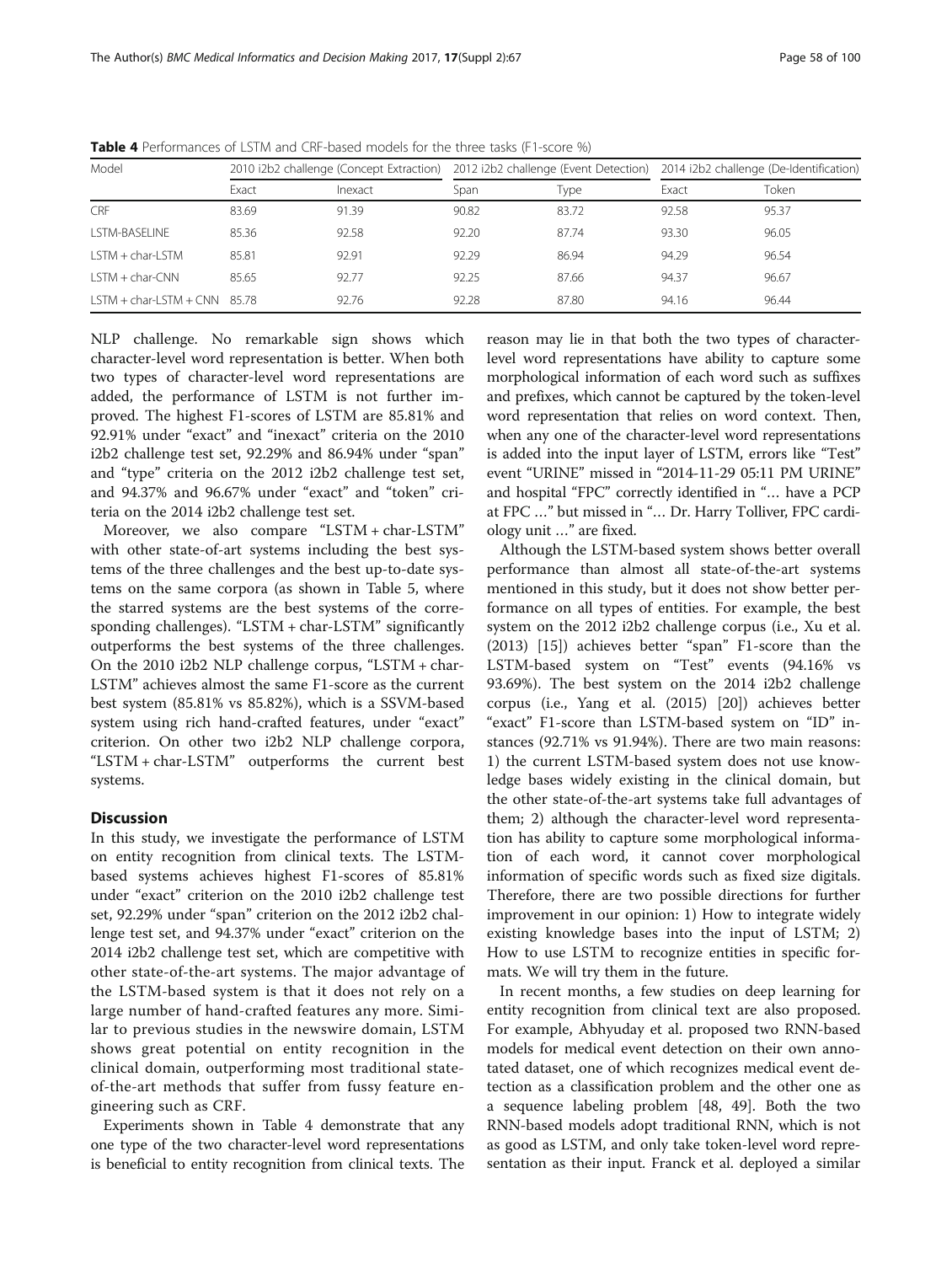<span id="page-6-0"></span>

|  |  |  | <b>Table 5</b> Comparison of the performances of various systems on the three tasks (%) |
|--|--|--|-----------------------------------------------------------------------------------------|
|  |  |  |                                                                                         |

|      | System                                 | Method        | Exact F1-score | Inexact F1-score |
|------|----------------------------------------|---------------|----------------|------------------|
| 2010 | LSTM + char-LSTM                       | <b>RNN</b>    | 85.81          | 92.91            |
|      | Tang et al (2013) [10]                 | SSVM          | 85.82          | 92.40            |
|      | Bruijin et al (2011) <sup>*</sup> [13] | Semi-Markov   | 85.23          | 92.44            |
|      | Kim et al (2015) [9]                   | <b>CRFs</b>   | 84.30          |                  |
|      | Jiang et al (2011) [12]                | <b>CRFs</b>   | 83.91          | 91.30            |
|      | System                                 | Method        | Span F1-score  | Type Accuracy    |
| 2012 | LSTM + char-LSTM                       | <b>RNN</b>    | 92.29          | 86.94            |
|      | Xu et al. (2013) <sup>*</sup> [15]     | <b>CRFs</b>   | 91.66          | 85.74            |
|      | Tang et al. (2013) [16]                | $CRFs + SVM$  | 90.13          | 83.60            |
|      | Sohn et al. (2013) [17]                | CRFs          | 87.00          | 76.77            |
|      | Aleksandar et al. (2013) [18]          | <b>CRFs</b>   | 87.29          | 82.00            |
|      | System                                 | Method        | Exact F1-score | Token F1-score   |
| 2014 | $LSTM + char-LSTM$                     | <b>RNN</b>    | 94.29          | 96.54            |
|      | Yang et al. (2015) [20]                | CRFs          | 93.60          | 96.11            |
|      | He et al. (2015) [22]                  | <b>CRFs</b>   | 92.32          | 95.14            |
|      | Liu et al. (2015) [21]                 | $CRFs + rule$ | 91.24          | 94.64            |
|      | Dehghan et al. (2015) [23]             | $CRFs + rule$ | 91.13          | 95.31            |

RNN model for the de-identification task on the 2014 i2b2 NLP challenge corpus and the MIMIC dataset [\[50](#page-8-0)]. According to the experimental results reported in this study and the similar studies, we may conclude that our LSTM outperforms theirs. For example, the F1-score of the RNN model proposed by Franck et al. on the 2014 i2b2 dataset, as reported, is 97.85% under the binary HIPAA token criterion (only evaluating the HIPAAdefined PHI instances under "token" criterion). Under the same evaluation criterion, the corresponding F1 score of "LSTM + char-LSTM" is 98.05% on i2b2-2014 dataset. The results demonstrate that our LSTM outperforms RNN proposed by Franck et al [\[50\]](#page-8-0). Therefore, the results reported in this study can be a new benchmark system based on deep learning methods.

## Conclusions

In this study, we comprehensively investigate the performance of recurrent neural network (i.e., LSTM) on clinical entity recognition and protected health information (PHI) recognition. Experiments on the 2010, 2012 and 2014 i2b2 NLP challenge corpora prove that 1) LSTM outperforms CRF; 2) By introducing two types of character-level word representations into the input layer of LSTM, LSTM is further improved; 3) the final LSTMbased system is competitive with other state-of-the-art systems. Furthermore, we also point out two possible directions for further improvement.

Acknowledgements Not applicable.

#### Funding

This paper is supported in part by grants: National 863 Program of China (2015AA015405), NSFCs (National natural Science Foundations of China) (61573118, 61402128, 61473101, and 61472428), Strategic Emerging Industry Development Special Funds of Shenzhen (JCYJ20140508161040764, JCYJ20140417172417105, JCYJ20140627163809422 and JSGG20151015161015297), Innovation Fund of Harbin Institute of Technology (HIT.NSRIF.2017052) and Program from the Key Laboratory of Symbolic Computation and Knowledge Engineering of Ministry of Education (93K172016K12). The publication costs have been covered by the NSFCs 61402128.

#### Availability of data and materials

The datasets that support the findings of this study are available from i2b2 challenges, but restrictions apply to the availability of these data, which were used under license for the current study, and so are not publicly available. Data are however available from i2b2's website: [https://www.i2b2.org/NLP/](https://www.i2b2.org/NLP/DataSets/Main.php) [DataSets/Main.php](https://www.i2b2.org/NLP/DataSets/Main.php) upon reasonable application with a signed "data use and confidentiality agreement" to the program manager: Barbara Mawn (E-mail: Barbara\_Mawn@hms.harvard.edu). The ethics approval would not been required as all the data have been De-Identified within the meaning of the Health Insurance Portability and Accountability Act of 1996 privacy regulations (HIPAA).

#### Authors' contributions

The work presented here was carried out in collaboration between all authors. Z.L., M.Y. and B.T. designed the methods and experiments, and contributed to the writing of manuscript. X.W., Q.C., Z.W. and H.X. provided guidance and reviewed the manuscript critically. All authors have approved the final manuscript.

#### Competing interests

The authors declare that they have no competing interests.

#### Consent for publication

Not applicable.

Ethics approval and consent to participate Not applicable.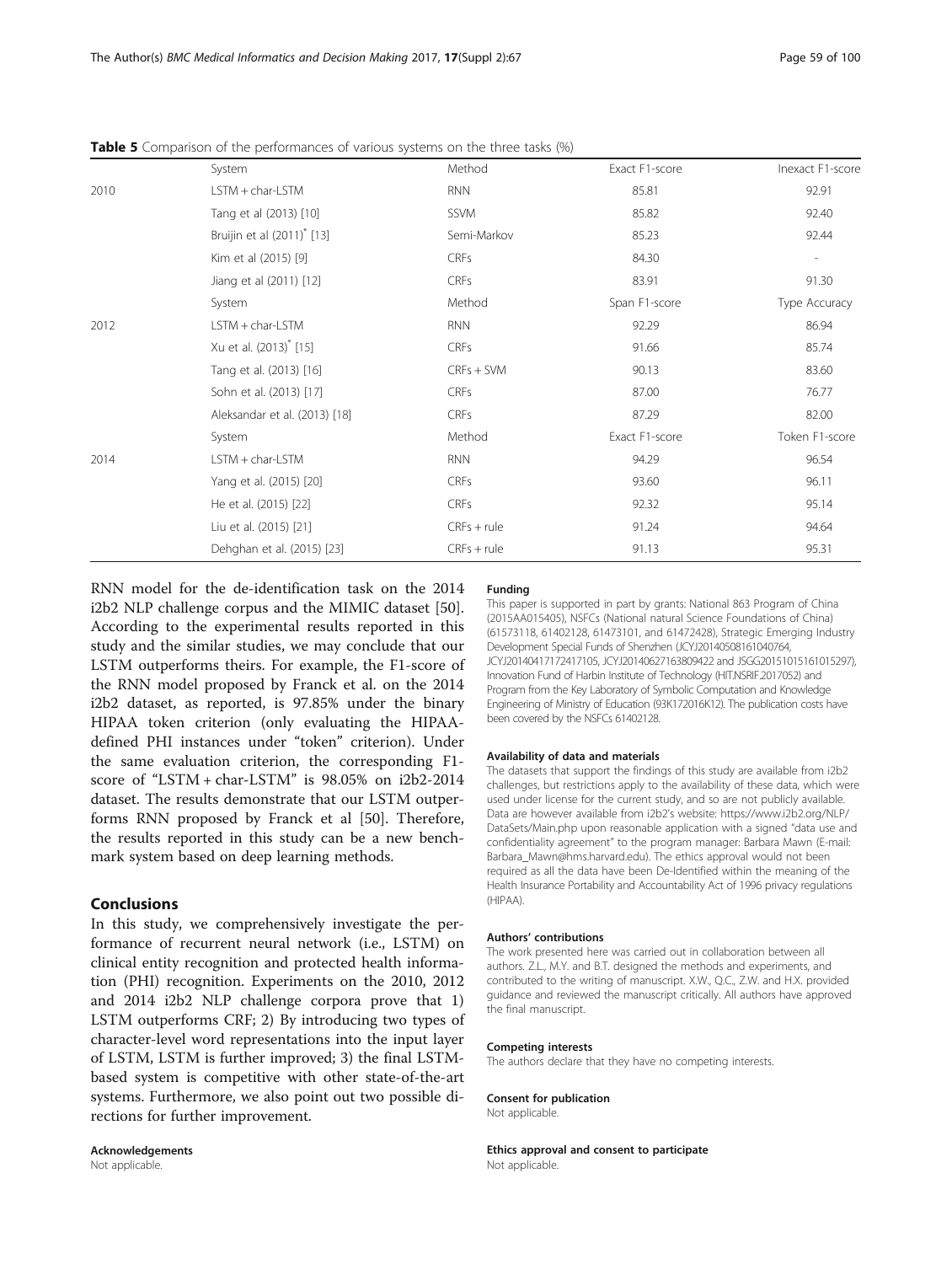#### <span id="page-7-0"></span>About this supplement

This article has been published as part of BMC Medical Informatics and Decision Making Volume 17 Supplement 2, 2017: Selected articles from the International Conference on Intelligent Biology and Medicine (ICIBM) 2016: medical informatics and decision making. The full contents of the supplement are available online at [https://bmcmedinformdecismak.biomedcentral.com/articles/](https://bmcmedinformdecismak.biomedcentral.com/articles/supplements/volume-17-supplement-2) [supplements/volume-17-supplement-2.](https://bmcmedinformdecismak.biomedcentral.com/articles/supplements/volume-17-supplement-2)

## Publisher's Note

Springer Nature remains neutral with regard to jurisdictional claims in published maps and institutional affiliations.

#### Author details

<sup>1</sup>Key Laboratory of Network Oriented Intelligent Computation, Harbin Institute of Technology Shenzhen Graduate School, Shenzhen 518055, China. <sup>2</sup>Pharmacy Department, Shenzhen Second People's Hospital, First Affiliated Hospital of Shenzhen University, Shenzhen 518035, China. <sup>3</sup>Key Laboratory of Symbolic Computation and Knowledge Engineering of Ministry of Education, Jilin University, Changchun 130012, China. <sup>4</sup>School of Biomedical Informatics, The University of Texas Health Science Center at Houston, Houston, TX, USA.

#### Published: 5 July 2017

#### References

- 1. Friedman C, Alderson PO, Austin JH, Cimino JJ, Johnson SB. A general natural-language text processor for clinical radiology. J Am Med Inform Assoc. 1994;1:161–74.
- 2. Christensen LM, Haug PJ, Fiszman M. MPLUS: a probabilistic medical language understanding system. In Proceedings of the ACL-02 workshop on Natural language processing in the biomedical domain-Volume 3. Stroudsburg: Association for Computational Linguistics; 2002:29–36.
- 3. Koehler SB. SymText: a natural language understanding system for encoding free text medical data. Salt Lake City: The University of Utah; 1998.
- 4. Aronson AR, Lang F-M. An overview of MetaMap: historical perspective and recent advances. J Am Med Inform Assoc. 2010;17:229–36.
- 5. Denny JC, Irani PR, Wehbe FH, Smithers JD, Spickard III A. The KnowledgeMap project: development of a concept-based medical school curriculum database. In: AMIA Annu Symp Proc; 2003;2003:195–9.
- 6. Savova GK, Masanz JJ, Ogren PV, Zheng J, Sohn S, Kipper-Schuler KC, Chute CG. Mayo clinical Text Analysis and Knowledge Extraction System (cTAKES): architecture, component evaluation and applications. J Am Med Inform Assoc. 2010;17:507–13.
- 7. Zeng QT, Goryachev S, Weiss S, Sordo M, Murphy SN, Lazarus R. Extracting principal diagnosis, co-morbidity and smoking status for asthma research: evaluation of a natural language processing system. BMC Med Inform Decis Mak. 2006;6:1.
- 8. Uzuner Ö, Solti I, Cadag E. Extracting medication information from clinical text. J Am Med Inform Assoc. 2010;17:514–8.
- Kim Y, Riloff E, Hurdle JF. A Study of Concept Extraction Across Different Types of Clinical Notes. In AMIA Annual Symposium Proceedings. San Francisco: American Medical Informatics Association; 2015:737–46.
- 10. Tang B, Cao H, Wu Y, Jiang M, Xu H. Recognizing clinical entities in hospital discharge summaries using Structural Support Vector Machines with word representation features. BMC Med Inform Decis Mak. 2013;13:1.
- 11. Uzuner Ö, South BR, Shen S, DuVall SL. i2b2/VA challenge on concepts, assertions, and relations in clinical text. J Am Med Inform Assoc. 2010; 2011(18):552–6.
- 12. Jiang M, Chen Y, Liu M, Rosenbloom ST, Mani S, Denny JC, Xu H. A study of machine-learning-based approaches to extract clinical entities and their assertions from discharge summaries. J Am Med Inform Assoc. 2011;18:601–6.
- 13. de Bruijn B, Cherry C, Kiritchenko S, Martin J, Zhu X. Machine-learned solutions for three stages of clinical information extraction: the state of the art at i2b2 2010. J Am Med Inform Assoc. 2011;18:557–62.
- 14. Sun W, Rumshisky A, Uzuner O. Evaluating temporal relations in clinical text: 2012 i2b2 challenge. J Am Med Inform Assoc. 2013;20:806–13.
- 15. Xu Y, Wang Y, Liu T, Tsujii J, Eric I, Chang C. An end-to-end system to identify temporal relation in discharge summaries: 2012 i2b2 challenge. J Am Med Inform Assoc. 2013;20:849–58.
- 16. Tang B, Wu Y, Jiang M, Chen Y, Denny JC, Xu H. A hybrid system for temporal information extraction from clinical text. J Am Med Inform Assoc. 2013;20:828–35.
- 17. Sohn S, Wagholikar KB, Li D, Jonnalagadda SR, Tao C, Elayavilli RK, Liu H. Comprehensive temporal information detection from clinical text: medical events, time, and TLINK identification. J Am Med Inform Assoc. 2013;20:836–42.
- 18. Kovačević A, Dehghan A, Filannino M, Keane JA, Nenadic G. Combining rules and machine learning for extraction of temporal expressions and events from clinical narratives. J Am Med Inform Assoc. 2013;20:859–66.
- 19. Stubbs A, Kotfila C, Uzuner O. Automated systems for the de-identification of longitudinal clinical narratives: overview of 2014 i2b2/UTHealth shared task Track 1. J Biomed Inform. 2015;58:S11–9.
- 20. Yang H, Garibaldi JM. Automatic detection of protected health information from clinic narratives. J Biomed Inform. 2015;58:S30–8.
- 21. Liu Z, Chen Y, Tang B, Wang X, Chen Q, Li H, Wang J, Deng Q, Zhu S. Automatic de-identification of electronic medical records using token-level and character-level conditional random fields. J Biomed Inform. 2015;58:S47–52.
- 22. He B, Guan Y, Cheng J, Cen K, Hua W. CRFs based de-identification of medical records. J Biomed Inform. 2015;58:S39–46.
- 23. Dehghan A, Kovacevic A, Karystianis G, Keane JA, Nenadic G. Combining knowledge-and data-driven methods for de-identification of clinical narratives. J Biomed Inform. 2015;58:S53–9.
- 24. Suominen H, Salanterä S, Velupillai S, Chapman WW, Savova G, Elhadad N, Pradhan S, South BR, Mowery DL, Jones GJ. Overview of the ShARe/CLEF eHealth evaluation lab 2013. In International Conference of the Cross-Language Evaluation Forum for European Languages. Berlin Heidelberg: Springer; 2013:212–31.
- 25. Pradhan S, Elhadad N, Chapman W, Manandhar S, Savova G. Semeval-2014 task 7: analysis of clinical text. SemEval. 2014;199:54.
- 26. Bethard S, Derczynski L, Savova G, Savova G, Pustejovsky J, Verhagen M. Semeval-2015 task 6: clinical tempeval. In: Proceedings of the 9th International Workshop on Semantic Evaluation (SemEval 2015). 2015. p. 806–14.
- 27. Elhadad N, Pradhan S, Chapman W, Manandhar S, Savova G. SemEval-2015 task 14: analysis of clinical text. In: Proc of Workshop on Semantic Evaluation Association for Computational Linguistics. 2015. p. 303–10.
- 28. Bethard S, Savova G, Chen W-T, Derczynski L, Pustejovsky J, Verhagen M. Semeval-2016 task 12: clinical tempeval. Proceedings of SemEval 2016:1052-62.
- 29. Cho K, Van Merriënboer B, Bahdanau D, Bengio Y. On the properties of neural machine translation: Encoder-decoder approaches. arXiv preprint arXiv:14091259 2014.
- 30. Zeng D, Liu K, Lai S, Zhou G, Zhao J. Relation Classification via Convolutional Deep Neural Network. In: COLING. 2014. p. 2335–44.
- 31. Ma X, Hovy E. End-to-end sequence labeling via bi-directional LSTM-CNNs-CRF. arXiv preprint arXiv:160301354 2016.
- 32. Lample G, Ballesteros M, Subramanian S, Kawakami K, Dyer C. Neural architectures for named entity recognition. arXiv preprint arXiv:160301360 2016.
- 33. Chiu JP, Nichols E. Named entity recognition with bidirectional LSTM-CNNs. Trans Assoc Comput Linguist. 2016;4:357–70.
- 34. Huang Z, Xu W, Yu K. Bidirectional LSTM-CRF models for sequence tagging. arXiv preprint arXiv:150801991 2015.
- 35. dos Santos C, Guimaraes V, Niterói R, de Janeiro R: Boosting named entity recognition with neural character embeddings. In Proceedings of NEWS 2015 The Fifth Named Entities Workshop. 2015: 25
- 36. Chen X, Liu Z, Sun M. A Unified Model for Word Sense Representation and Disambiguation. In EMNLP. Doha: Citeseer; 2014:1025–35.
- 37. Chen D, Manning CD. A Fast and Accurate Dependency Parser using Neural Networks. In: EMNLP. 2014. p. 740–50.
- 38. Collobert R. Deep Learning for Efficient Discriminative Parsing. In: AISTATS. 2011. p. 224–32.
- 39. Ng H-W, Nguyen VD, Vonikakis V, Winkler S: Deep learning for emotion recognition on small datasets using transfer learning. In Proceedings of the 2015 ACM on International Conference on Multimodal Interaction. New York: ACM; 2015:443–9.
- 40. Goller C, Kuchler A: Learning task-dependent distributed representations by backpropagation through structure. In Neural Networks, 1996, IEEE International Conference on. IEEE; 1996: 347-52.
- 41. Gers FA, Schmidhuber J, Cummins F. Learning to forget: continual prediction with LSTM. Neural Comput. 2000;12:2451–71.
- 42. Hochreiter S, Schmidhuber J. Long short-term memory. Neural Comput. 1997;9:1735–80.
- 43. Pascanu R, Mikolov T, Bengio Y. On the difficulty of training recurrent neural networks. ICML (3). 2013;28:1310–8.